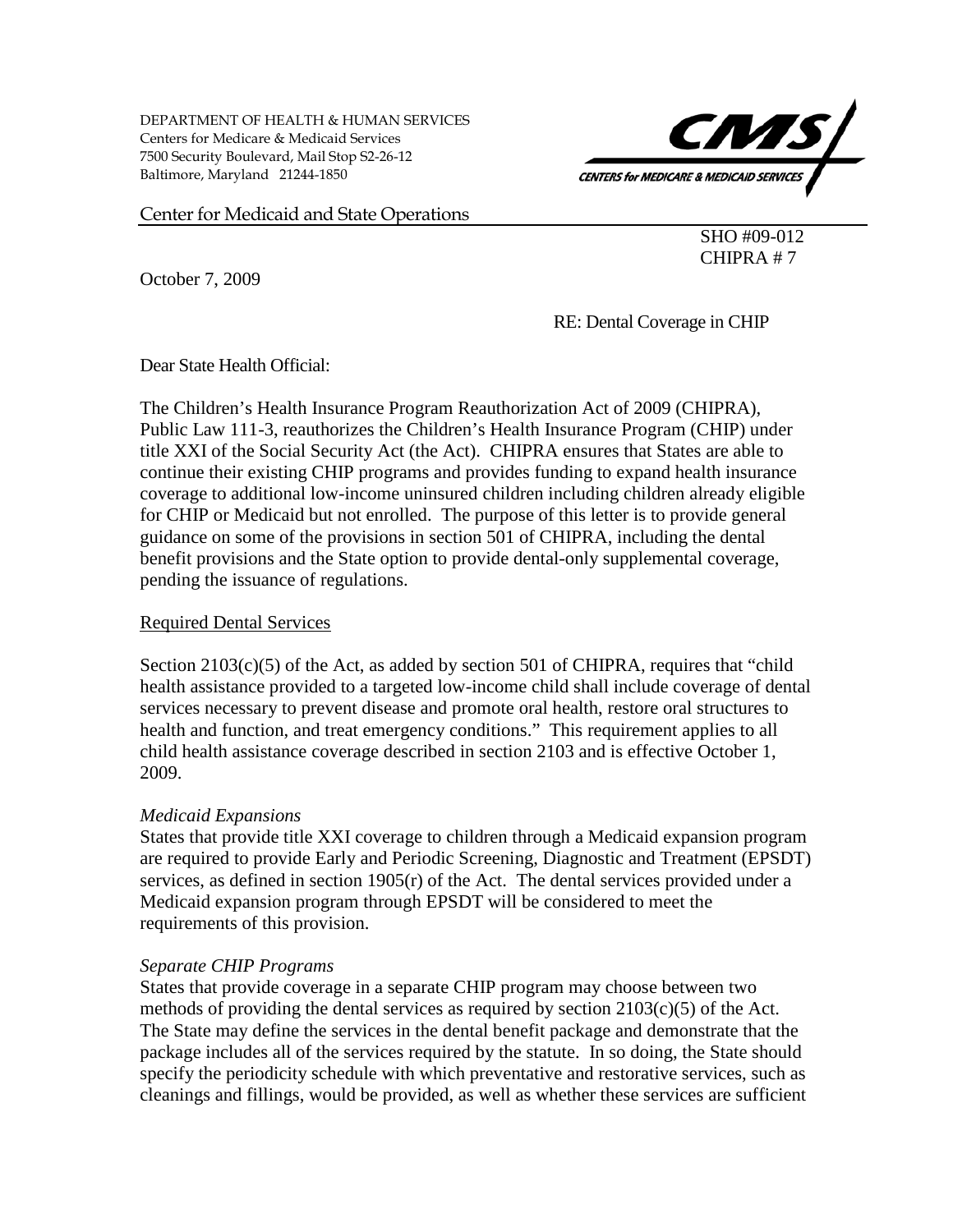to prevent further disease, as required by section  $2103(c)(5)$ . This applies to Statedefined benefit packages and dental benchmark packages as described below.

Alternatively, the State may provide a dental benefit package that is equivalent to one of the three dental benchmark packages described in the CHIPRA statute. Under the statute, there is no option in new section  $2103(c)(5)$  of the Act for proving actuarial equivalence or modifying the benefit package. States may, however, cover benefits in addition to the dental benchmark plan consistent with the standards in section 2103(c)(5).

In order to fully describe a State dental benefit package under a separate CHIP program, and ensure that the benefits are sufficient to meet the statutory requirements, a State should describe both the types of covered benefits and the covered amount or duration of those benefits. The amount or duration should also be expressed through identification of the periodicity schedule that the State will use in its program. The periodicity schedule sets the frequency by which certain services should be provided and will be covered. We encourage States to rely on nationally recognized standards, including Medicaid dental periodicity guidelines used for children under EPSDT or the guidelines from the American Academy of Pediatric Dentistry (AAPD). The link to AAPD's periodicity guidelines can be found at:

[http://www.aapd.org/media/Policies\\_Guidelines/G\\_Periodicity.pdf.](http://www.aapd.org/media/Policies_Guidelines/G_Periodicity.pdf)

# State-Defined Dental Benefit Package

All States currently include some level of diagnostic and preventive dental services in their CHIP program. Under new section  $2103(c)(5)$  of the Act, the dental benefit package must include "coverage of dental services necessary to prevent disease and promote oral health, restore oral structures to health and function, and treat emergency conditions." States are not required to meet the EPSDT level of services to provide all medically necessary services under their CHIP plans. However, to be consistent with this dental benefit package requirement, a State-defined dental package must include coverage for dental services in each of the defined categories.

# *Dental Service Categories*

The following categories of services identified by reference to the American Dental Association's "Current Dental Terminology (CDT) Code of Dental Procedures and Nomenclature" must be covered in the CHIP dental benefit package. Coverage of dental services within these categories must be consistent with a dental periodicity schedule adopted by the State and be medically necessary.

- 1. Diagnostic (i.e., clinical exams, x-rays) (CDT codes: D0100-D0999) (must follow periodicity schedule)
- 2. Preventive (i.e., dental prophylaxis, topical fluoride treatments) (CDT codes: D1000-D1999) (must follow periodicity schedule)
- 3. Restorative (i.e., fillings, crowns) (CDT codes: D2000-D2999)
- 4. Endodontic (i.e., root canals) (CDT codes: D3000-D3999)
- 5. Periodontic (treatment of gum disease) (CDT codes: D4000-D4999)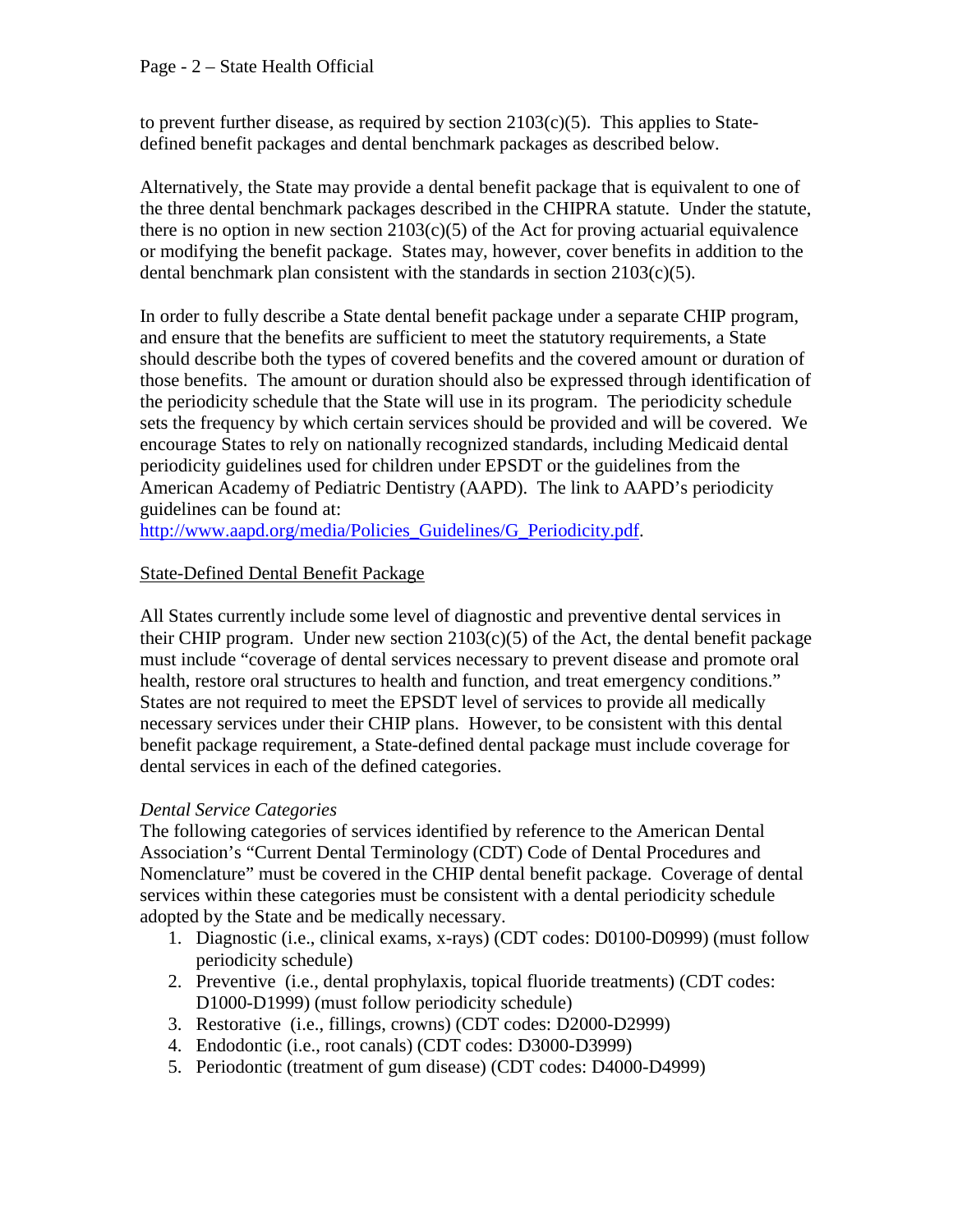- 6. Prosthodontic (dentures) (CDT codes: D5000-D5899, D5900-D5999, and D6200- D6999)
- 7. Oral and Maxillofacial Surgery (i.e., extractions of teeth and other oral surgical procedures) (CDT codes: D7000-D7999)
- 8. Orthodontics (i.e., braces) (CDT codes: D8000-D8999)
- 9. Emergency Dental Services

States are not required to provide all services within each dental category, however, a State must be able to show that it is providing coverage consistent with the requirements of section  $2103(c)(5)$ . For example, under oral and maxillofacial surgery a State may elect to cover extractions (D7140) and extractions of impacted teeth (D7220-7241), but may choose not to cover tooth transplantation (D7272). States may not impose a limit on dental services that would be inconsistent with the statutory requirement to include coverage necessary to prevent disease, promote and restore oral health, and treat emergency conditions. Any such limits should comply with the State's chosen periodicity schedule. For example, a State may not limit a child to one cleaning per year if the periodicity schedule requires one cleaning every 6 months. However, a State may limit any service that is beyond the scope of coverage required by section 2103(c)(5), specifically those services that are cosmetic or not medical in nature.

# Dental Benchmark Plan

A State may elect to meet the dental coverage requirements by providing dental coverage that is equal to one of the three benchmark dental benefit packages described below:

- Federal Employee Health Benefits Program Children's Dental Coverage— States may offer a dental benefit plan equal to those described at 5 U.S.C. 89A, which describes the requirements for supplemental dental coverage available to a Federal employee and that is selected most often by employees seeking dependent coverage in either of the previous two plan years. States must attach a copy of the plan benefits and the applicable CDT codes to their State plan amendment (SPA) request. For example, the supplemental MetLife dental plan is currently the plan most frequently selected by Federal employees seeking dependent coverage in either of the previous two plan years (2007-2009). MetLife's benefit information is provided in their brochure and can be accessed through the following link: <http://www.opm.gov/insure/health/planinfo/2009/brochures/MetLife.pdf>Should a different plan be chosen more frequently in the future, CMS will inform States of the change and provide plan benefit information.
- State Employee Dependent Dental Coverage—States may offer the dental benefits plan that is generally available to State employees in the State involved and has been selected most frequently by employees seeking dependent coverage in either of the previous two plan years. States must specify which plan in their State meets these criteria and attach a copy of the benefit package, including applicable CDT codes, when they submit their CHIP SPA to implement this provision.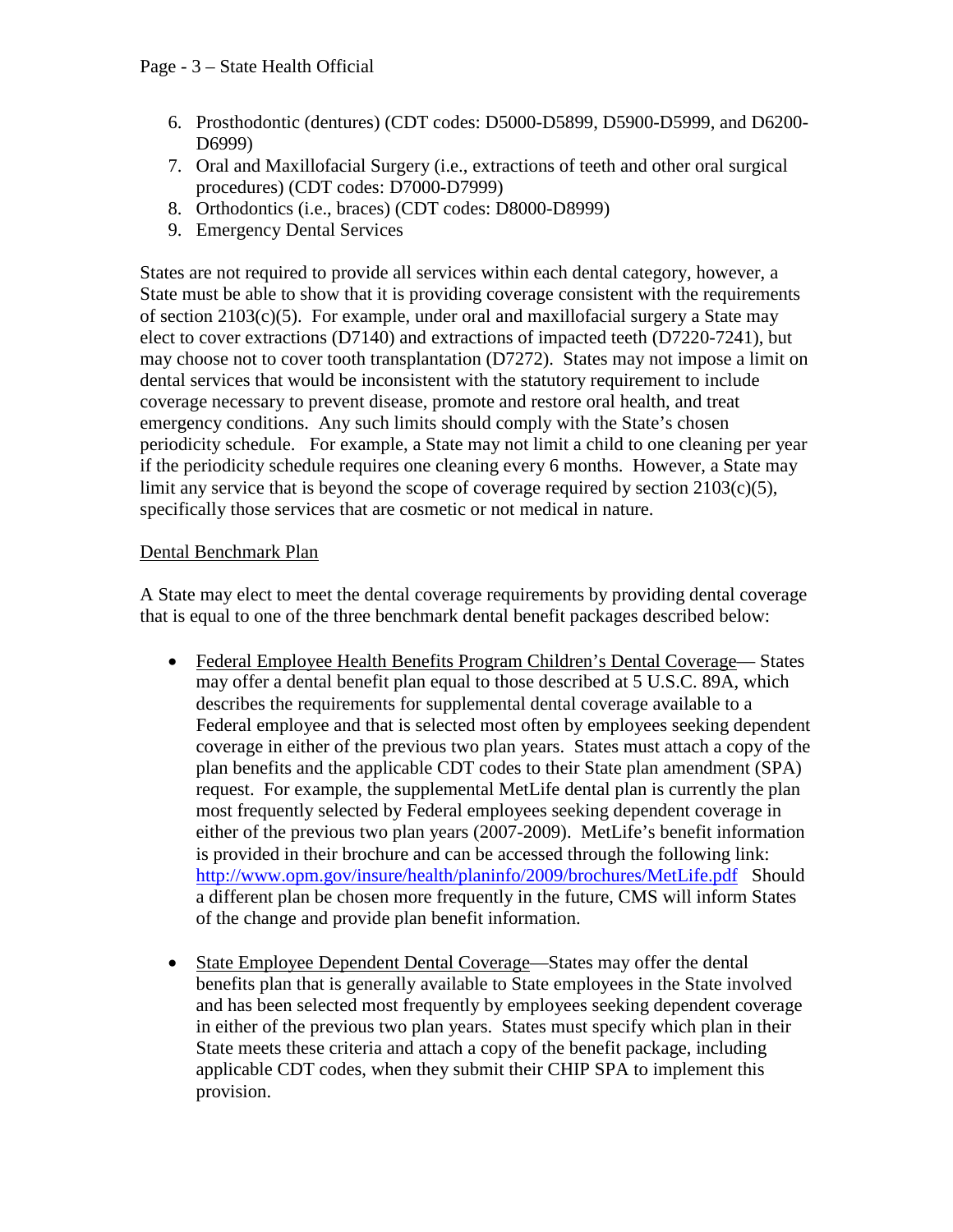### Page - 4 – State Health Official

• Coverage Offered Through Commercial Dental Plan—States may use the dental benefit plan that has the largest insured commercial, non-Medicaid enrollment of dependent covered lives of such plans that is offered in the State involved. States choosing this benchmark must specify which plan in their State meets these criteria and attach a copy of the benefit package, including applicable CDT codes, when they submit their SPA to implement this provision.

States that select one of the approaches described above must provide a benefit package that is equal to the dental services offered through the selected dental benchmark. The dental benefit package provided by the State must be equal to the scope, level, and type of services in the selected dental benchmark package in order to use this option. As discussed below, cost sharing must fall within the parameters required for CHIP. Any modifications to benefits render it no longer equal to the benchmark plan, and the State will have to revert to showing that their plan meets the requirements of a State-defined dental benefit package as previously discussed. As noted above, States may cover benefits in addition to the dental benchmark plan consistent with the standards in 2103(c)(5) of the Act.

# *Compliance with Current Regulations*

As noted above, cost sharing for dental services must comply with Federal regulations at 42 CFR 457.520(b)(5), which requires that States not impose co-payments, deductibles, coinsurance, or other cost sharing with respect to "routine preventive and diagnostic dental services (such as oral examinations, prophylaxis and topical fluoride applications, sealants, and x-rays) as described in the most recent guidelines issued by the AAPD," regardless of the cost-sharing requirements applied in the benchmark plan. States must also comply with 42 CFR 457.560(a) that requires that the calculation of the five percent of family income limit on cost sharing must be cumulative—including cost sharing for physical health and oral health if applicable.

# Dental-only Supplemental Coverage

CHIPRA also added section  $2110(b)(5)$ , an important new provision which provides States with the option to provide dental-only supplemental coverage to children who have health insurance coverage through an employer but are uninsured or underinsured with respect to dental coverage. Such children are eligible to enroll in the dental-only supplemental coverage even if their group health plan or other health insurance coverage includes some dental benefits. This option is available to States that have a separate CHIP program.

The dental-only supplemental coverage would ensure that eligible children have overall dental coverage consistent with the State-defined dental package or is equal to the dental benefit plan provided to children who are eligible for the entire CHIP benefit package. The supplemental coverage will in essence make an eligible child "whole" for purposes of having dental services available to them that are not otherwise available under their current health insurance coverage. The supplemental coverage applies to children who have dental services covered by a group health plan or other health insurance coverage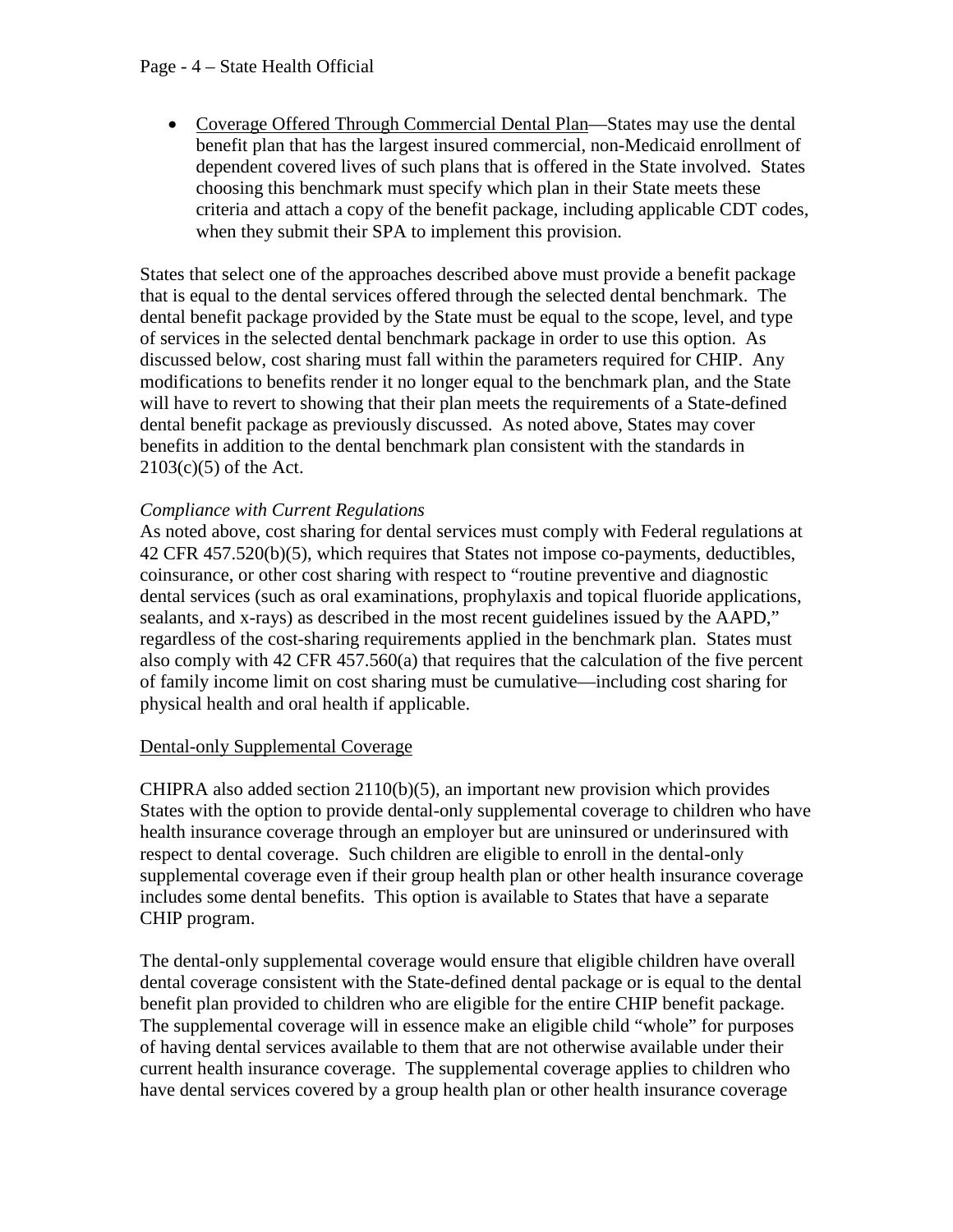#### Page - 5 – State Health Official

only to the extent necessary to ensure that aggregate dental coverage would be the same as the dental coverage for other CHIP children. Consistent with section  $2105(c)(6)(A)$  of the Act, the CHIP supplemental dental coverage would pay secondary to the child's private group health plan or other health insurance coverage.

In order to choose this option, States must comply with all other requirements of the Act regarding cost sharing (including  $42$  CFR  $457.520(b)(5)$  and  $457.560(a)$  as previously described) and the approved income eligibility level. CHIP regulations stipulate a cap of 5 percent of family income on total cost sharing for all health services. In addition, the State may not use a waiting list or numerical limitation in enrollment for the CHIP program (not just for dental coverage), and may not provide more favorable treatment to children eligible for the supplemental dental benefit under this option than provided to other enrollees under the State child health plan.

CMS looks forward to its continued work with States on the implementation and oversight of the CHIP program in ensuring that all eligible children have access to the dental coverage they need. Draft SPA template pages to implement these options are enclosed. These pages would be an Addendum to the CHIP State child health plan, describing dental coverage under the plan. CMS is in the process of obtaining the required Office of Management and Budget (OMB) clearance for the SPA templates. Given that States may need considerable time to complete these templates, CMS is sharing, in draft, the SPA template under the guidelines of the Paperwork Reduction Act (PRA) currently under OMB review. Until the PRA process is completed, States are not obligated to use the recommended template. After CMS obtains the necessary PRA clearance number from OMB, States will be required to complete the SPA template.

If you have any questions on the guidance provided in this letter, please send an email to [CMSOCHIPRAQuestions@cms.hhs.gov](mailto:CMSOCHIPRAQuestions@cms.hhs.gov) or contact Ms. Maria Reed, Deputy Director, Family and Children's Health Programs Group, at 410-786-5647. We look forward to working with States to implement these important provisions.

Sincerely,

/s/

 Cindy Mann **Director** 

Enclosures

cc: CMS Regional Administrators

CMS Associate Regional Administrators Division of Medicaid and Children's Health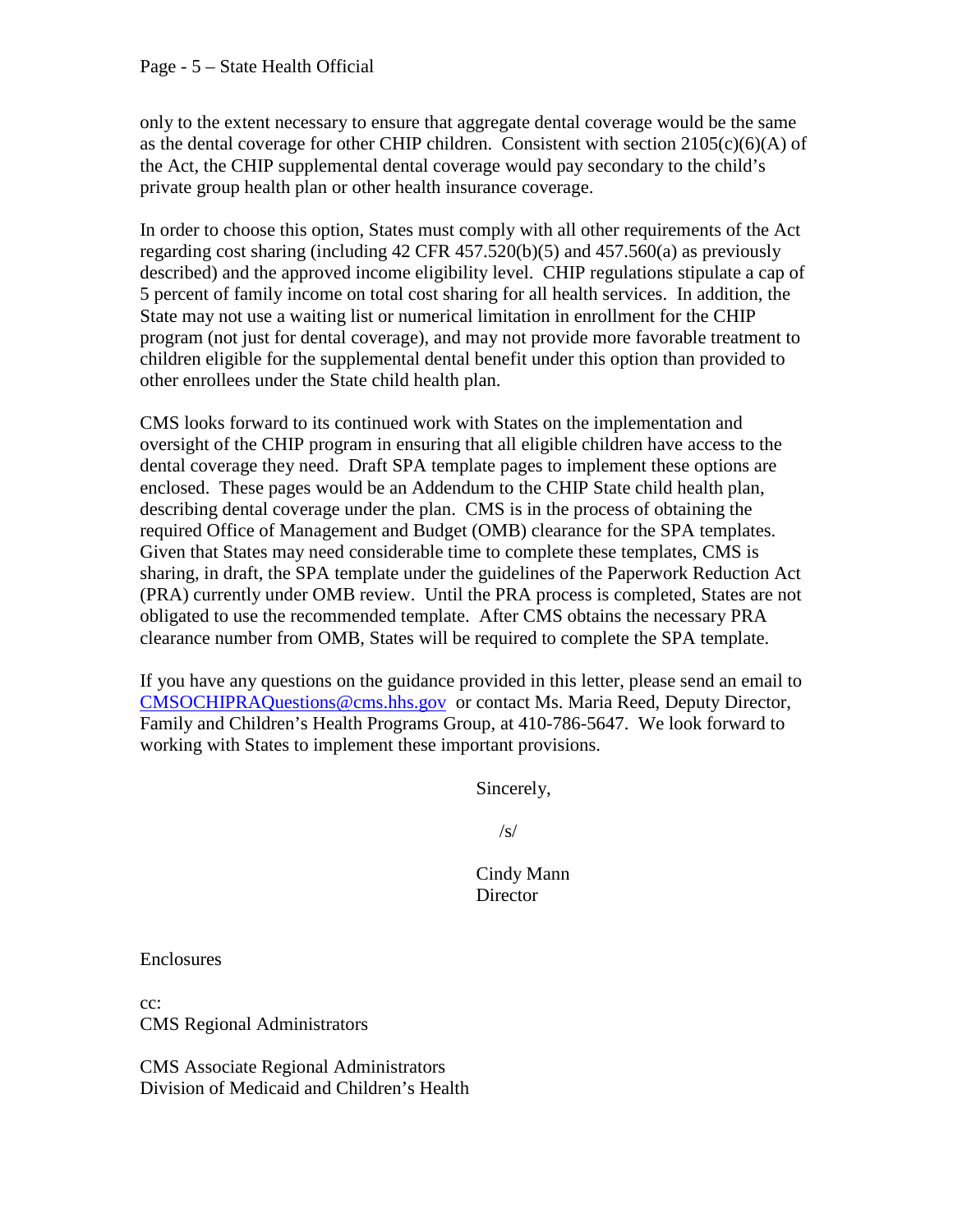#### Page - 6 – State Health Official

Ann C. Kohler NASMD Executive Director American Public Human Services Association

Joy Wilson Director, Health Committee National Conference of State Legislatures

Matt Salo Director of Health Legislation National Governors Association

Debra Miller Director for Health Policy Council of State Governments

Christine Evans, M.H.P. Director, Government Relations Association of State and Territorial Health Officials

Alan R. Weil, J.D., M.P.P. Executive Director National Academy for State Health Policy

John S. Findley, D.D.S President American Dental Association

Robert Birdwell, D.D.S. Chair Medicaid and CHIP Dental Directors Association

William C. Berlocher, D.D.S., M.A. President American Academy of Pediatric Dentistry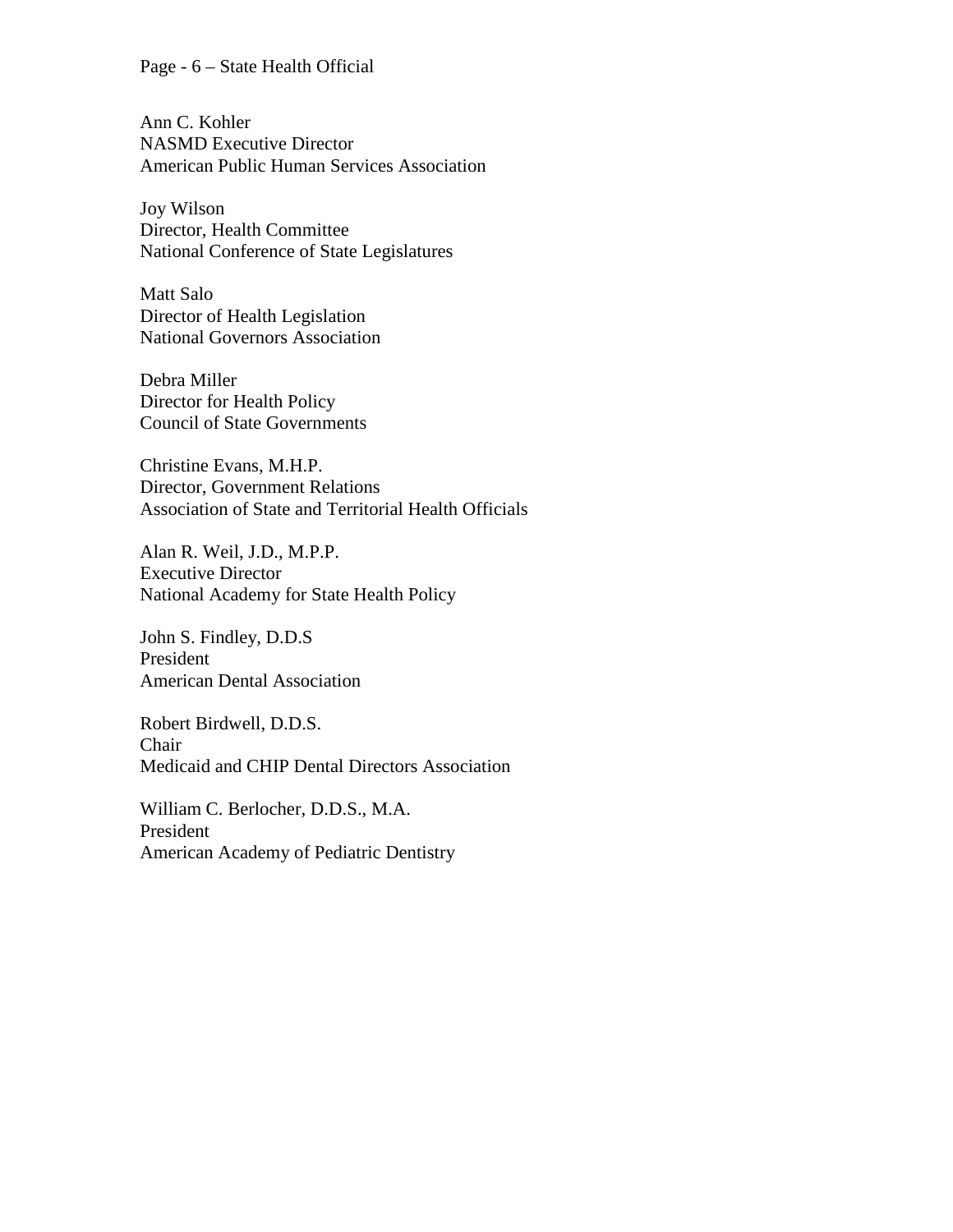Page - 7 – State Health Official

Enclosure

# Questions and Answers Regarding CHIP Dental Coverage

# **Question 1: Will States be required to submit a SPA in order to comply with the new CHIPRA dental requirements?**

Answer: Yes. CMS is anticipating that States will be able to submit a single compliance SPA for all CHIPRA provisions, including the dental requirements once the final regulation is published.

# **Question 2: Will States be required to provide dental benchmark packages?**

Answer: No. States may choose to provide a State-defined dental benefit package or choose to provide a benefit equal to one of the three benchmark plans as outlined in the CHIPRA legislation.

# **STATE-DEFINED DENTAL BENEFIT PACKAGE**

**Question 3: If a State elects not to offer dental coverage that is equal to one of the benchmark plans, what standards will CMS use in determining whether or not the dental coverage provided under a separate program meets the requirements of the new section 2103(c)(5)(A) which requires generally that States provide "coverage of dental services necessary to prevent disease and promote oral health, restore oral structures to health and function and treat emergency conditions."** 

Answer: The State-defined dental benefit package must cover certain specified categories of benefits to assure that the benefit includes the statutorily-required "dental services necessary to prevent disease and promote oral health, restore oral structures to health and function and treat emergency conditions." These services are represented by the range of Current Dental Terminology (CDT) codes listed in the SPA template. CMS will not ask States to list every individual code that will be covered; however, States will have to provide an assurance in their State plan that services within those codes will be available, to the extent necessary, to provide the required range of services.

# **Question 4: What types of services are considered to be amongst those that "restore oral structures to health and function" under mandatory dental benefits coverage?**

Answer: The CDT codes that represent restorative, endodontic, periodontic, prosthodontic, oral and maxillofacial surgery, and orthodontic services could be considered to restore oral structures to health and function. These services could include, but not be limited to, root canals, treatment of gum disease, dentures, tooth extractions, and braces.

# **Question 5: Will orthodontia be required?**

Answer: Orthodontia is required to the extent necessary to "prevent disease and promote oral health, [and] restore oral structures to health and function." States are not required to pay for orthodontia that they determine is not medically necessary, such as services for cosmetic reasons.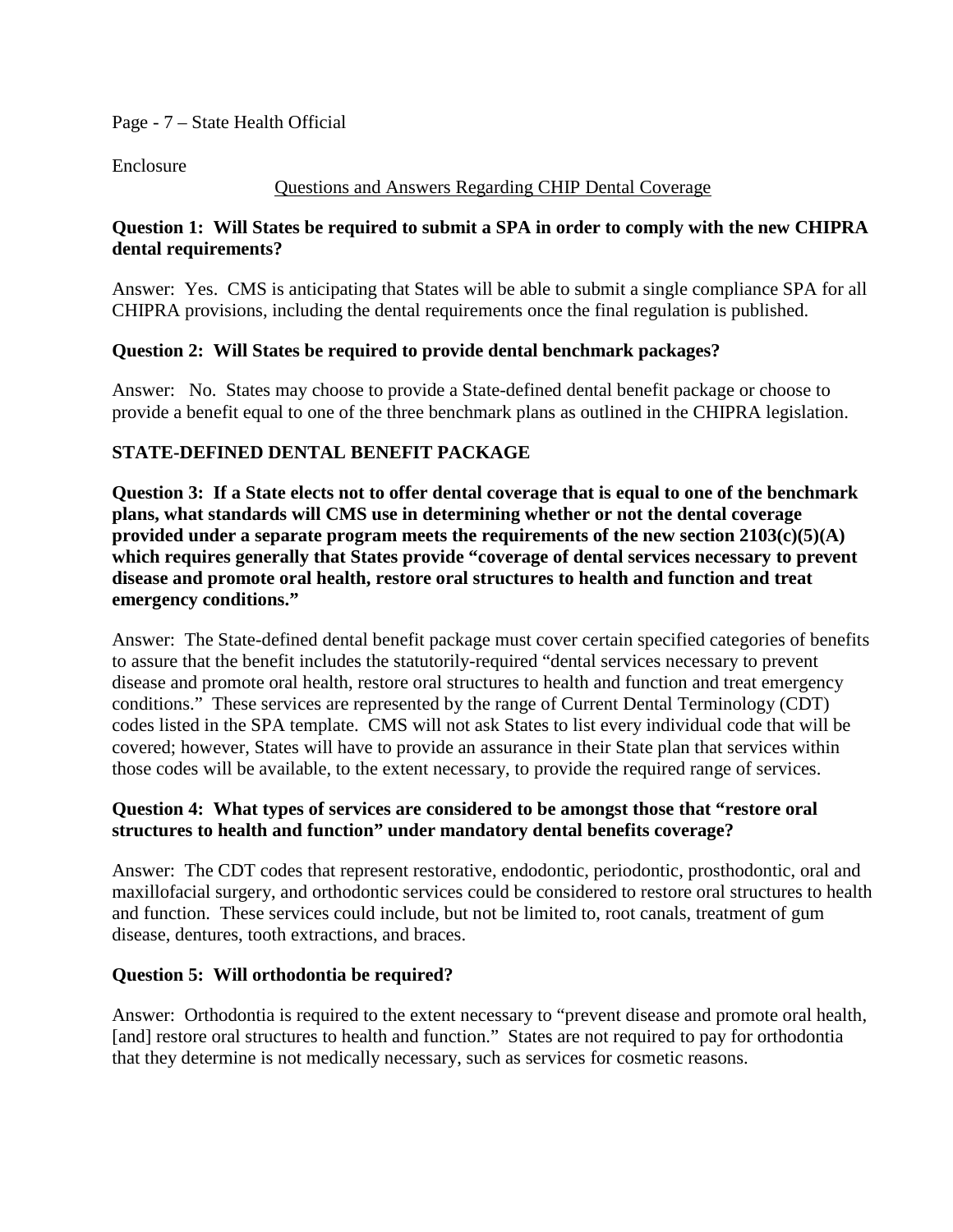**Question 6: The definition in the CHIPRA legislation indicates that coverage includes dental services necessary to prevent disease and promote oral health, restore oral structures to health and function and treat emergency conditions. Please confirm that this definition is not the same as dental services under EPSDT and that we do not have to cover all medically necessary services.** 

Answer: There is no requirement that the dental benefits in CHIPRA must meet the EPSDT requirements of 1905(r). States may design their benefit package consistent with the statutory definition.

# **BENCHMARK PLANS**

### **Question 7: One of the benchmark plans is the State employees plan. Many have orthodontic coverage as part of the package but it has a maximum allowable limit. If orthodontics is not necessary, can a State limit or change their benchmark coverage to exclude orthodontics?**

Answer: Although a State can supplement the dental benefit package, if it modifies the benchmark (other than by supplementing), the State is no longer considered to be providing a benchmark plan. Such packages will be considered a State-defined benefit package. A State that elects one of the three possible benchmark plans may not change the coverage package it offers. States are not required to cover dental services that are determined not to be medically necessary.

# **Question 8: Will CMS allow a State to submit a dental "benchmark-equivalent" (actuarially equivalent) plan?**

Answer: There is no authority in CHIPRA for CMS to accept a dental benchmark-equivalent plan. If a State chooses not to provide a plan that is equal to one of the benchmark plans, it should offer a State-defined benefit plan that includes "dental services necessary to prevent disease and promote oral health, restore oral structures to health and functioning and treat emerging conditions."

# **SUPPLEMENTAL DENTAL COVERAGE**

# **Question 9: Can children of State employees qualify for supplemental dental coverage (assuming that the State doesn't contribute to the cost of health benefits coverage at all)?**

Answer: Only States with separate CHIP programs will have the option to provide supplemental dental coverage to targeted low-income children who would be eligible for CHIP but for the fact that they have insurance. Children of State employees who are eligible for State health benefits coverage are not generally within the definition of a targeted low-income child. There is an exception under CHIP regulations at  $42$  CFR  $457.310(c)(1)$  when the State makes no more than a nominal payment for the cost of coverage (\$10 or less per month). To the extent that this exception is met, children of State employees who have insurance could qualify for supplemental dental coverage through CHIP. Adult State employees (or other adults) cannot qualify for supplemental dental coverage.

States should be aware that they may not only provide children of State employees with the supplemental dental coverage. Should a State choose this option, they must cover all targeted lowincome children in the state who meet the criteria.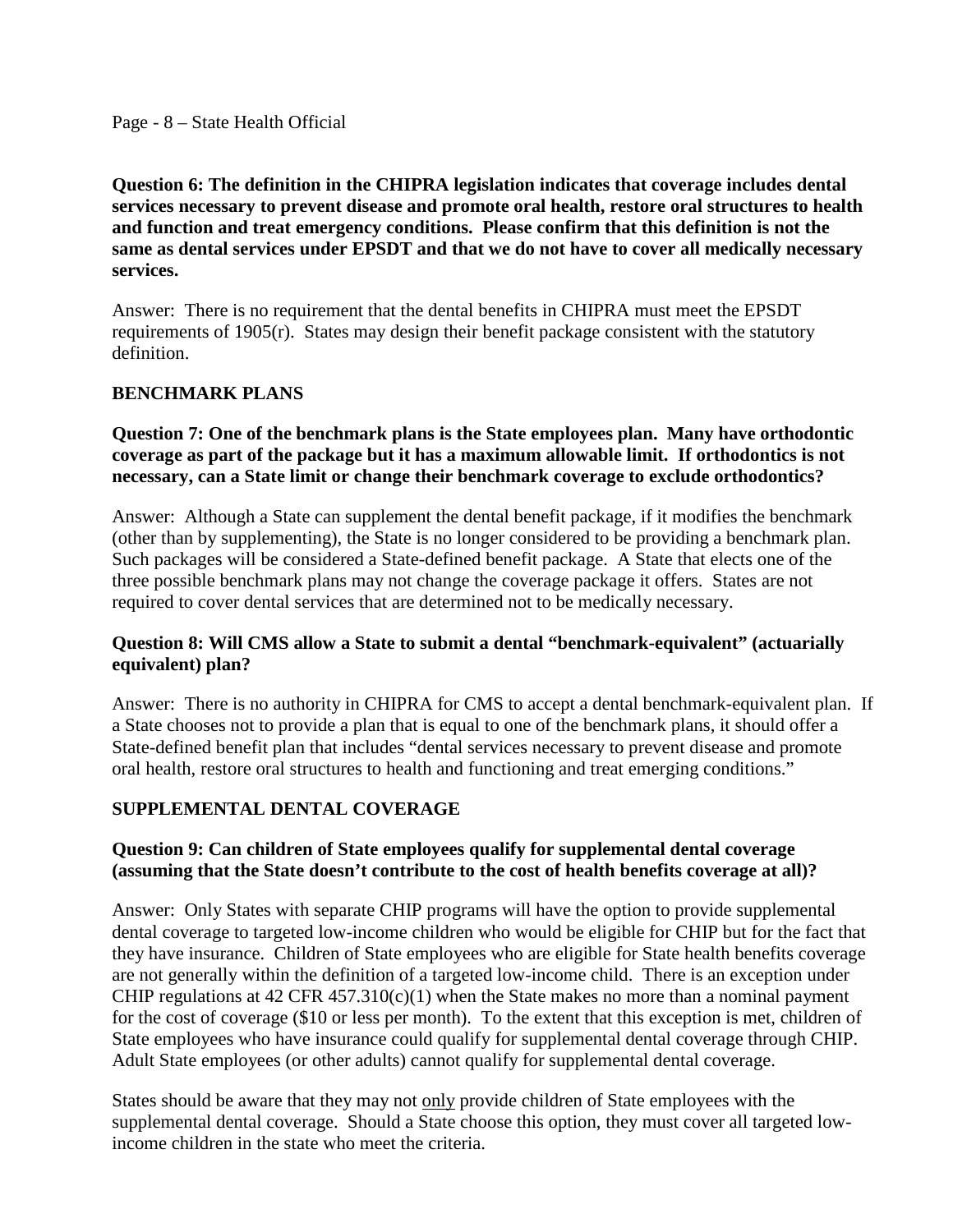#### Page - 9 – State Health Official

#### **Question 10: Does the "no waiting list" prerequisite for the offering of a supplemental dental coverage apply to the State's CHIP program, to the State's CHIP dental program or both?**

Answer: A State may not offer supplemental dental coverage if it has implemented a waiting list for their CHIP medical or their CHIP dental program.

### **Question 11: Must a child have absolutely no dental coverage in their private or employeesponsored insurance plan in order to qualify for a supplemental dental plan?**

Answer: No. Supplemental dental coverage can be provided through the new CHIP option to children in order to supplement limited dental coverage in their private insurance plan.

# **COST SHARING**

### **Question 12: On what are the premiums for supplemental dental coverage based? Can they be different from the combined medical/dental premiums?**

Answer: States can have separate premiums for medical and dental coverage. As in cost sharing for medical care, States will have to develop a methodology for establishing cost sharing for dental care and submit it to CMS for approval. States will also need to inform the families that the combined cost sharing of CHIP dental and medical coverage may not exceed 5 percent of family income and how the family should work with the State to track their cost sharing so they do not exceed the limit. CMS is available to provide technical assistance if needed.

#### **Question 13: Is cost sharing supposed to be at the level required in the benchmark or at the CHIP level?**

Answer: Cost sharing for CHIP dental benefits is governed by the CHIP rules, not by the rules associated with the benchmark plan. As with the broader CHIP benefit package, States are permitted to establish cost-sharing requirements, as long as the combined cost sharing for CHIP dental and medical coverage does not exceed 5 percent of the family's income as specified in 42 CFR 457.565 and receives approval for a State plan amendment to implement such cost sharing.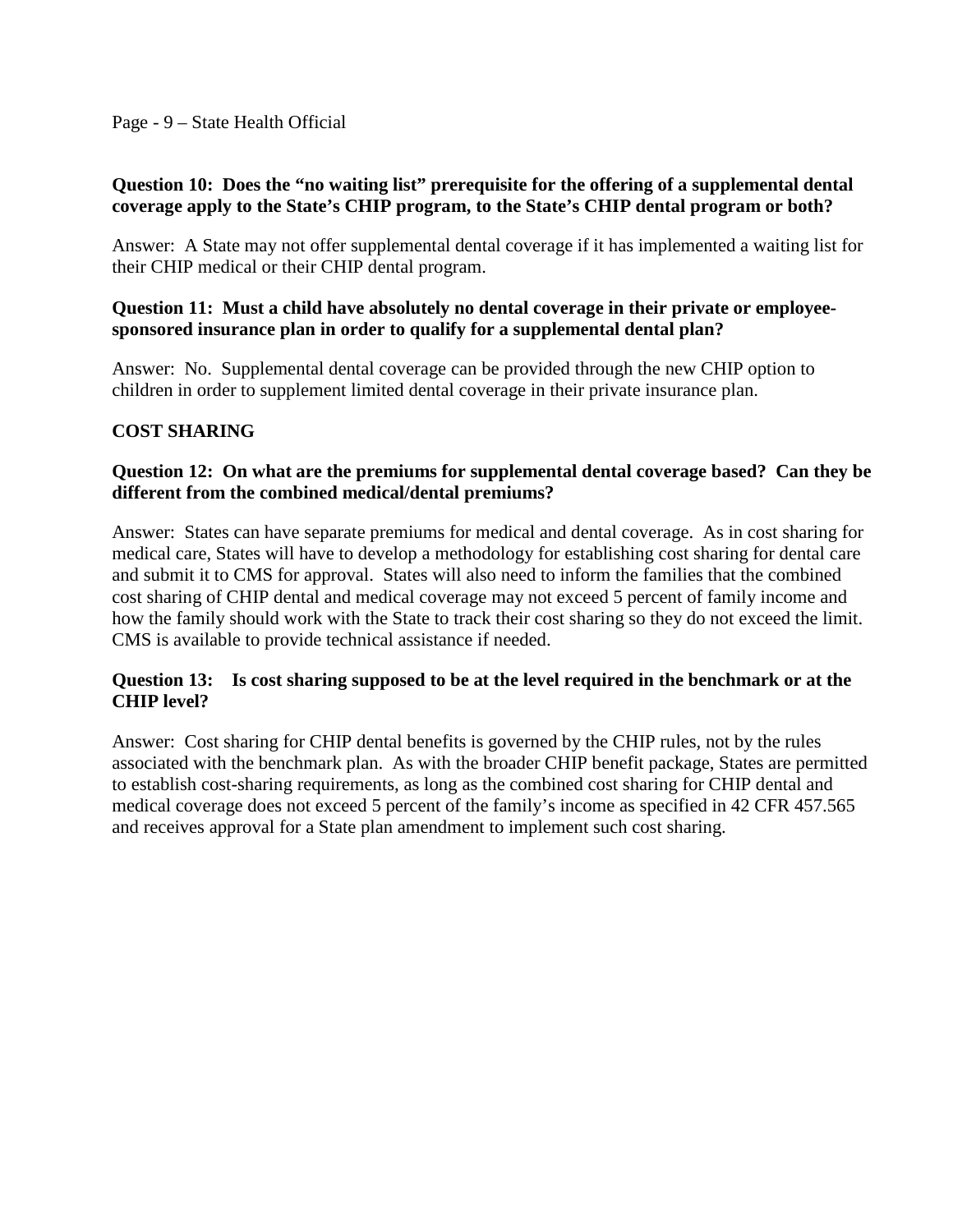#### Page - 10 – State Health Official

#### **Enclosure**

# **Draft SPA Template: Addendum on Dental Benefits Under Title XXI**

- **Section 6. Coverage Requirements for Children's Health Insurance (Section 2103)**
	- **6.2.-D The State will provide dental coverage to children through one of the following. Dental services provided to children eligible for dental-only supplemental services must receive the same dental services as provided to otherwise eligible CHIP children (Section 2103(a)(5)):**
- **6.2.1.-D** ∼  **State Specific Dental Benefit Package. The State assures dental services represented by the following categories of common dental terminology (CDT) codes are included in the dental benefits:**
	- **1. Diagnostic (i.e., clinical exams, x-rays) (CDT codes: D0100-D0999) (must follow periodicity schedule)**
	- **2. Preventive (i.e., dental prophylaxis, topical fluoride treatments, sealants) (CDT codes: D1000-D1999) (must follow periodicity schedule)**
	- **3. Restorative (i.e., fillings, crowns) (CDT codes: D2000-D2999)**
	- **4. Endodontic (i.e., root canals) (CDT codes: D3000-D3999)**
	- **5. Periodontic (treatment of gum disease) (CDT codes: D4000-D4999)**
	- **6. Prosthodontic (dentures) (CDT codes: D5000-D5899, D5900-D5999, and D6200-D6999)**
	- **7. Oral and Maxillofacial Surgery (i.e., extractions of teeth and other oral surgical procedures) (CDT codes: D7000-D7999)**
	- **8. Orthodontics (i.e., braces) (CDT codes: D8000-D8999)**
	- **9. Emergency Dental Services**
- **6.2.1.2-D** ∼ **Periodicity Schedule. The State has adopted the following periodicity schedule:** 
	- State-developed **Medicaid-specific**
	- **American Academy of Pediatric Dentistry**
	- **Other Nationally recognized periodicity schedule**
	- **Other (description attached)**
- **6.2.2-D** ∼ **Benchmark coverage; (Section 2103(**c**)(5),** 42 CFR 457.410, and 42 CFR 457.420**)**
- **6.2.2.1.-D** ∼ **FEHBP-equivalent coverage; (Section 2103(**c**)(**5**)**(C)(i)**) (If checked, attach copy of the dental supplemental plan benefits description and the applicable CDT codes. If the State chooses to provide supplemental services, please also attach a description of the services and applicable CDT codes) 6.2.2.2-D** ∼ **State employee coverage; (Section 2103(**c**)(5)**(C)(ii)**) (If checked, identify the plan and attach a copy of the benefits description and the applicable CDT**

**codes. If the State chooses to provide supplemental services, please also** 

**attach a description of the services and applicable CDT codes)**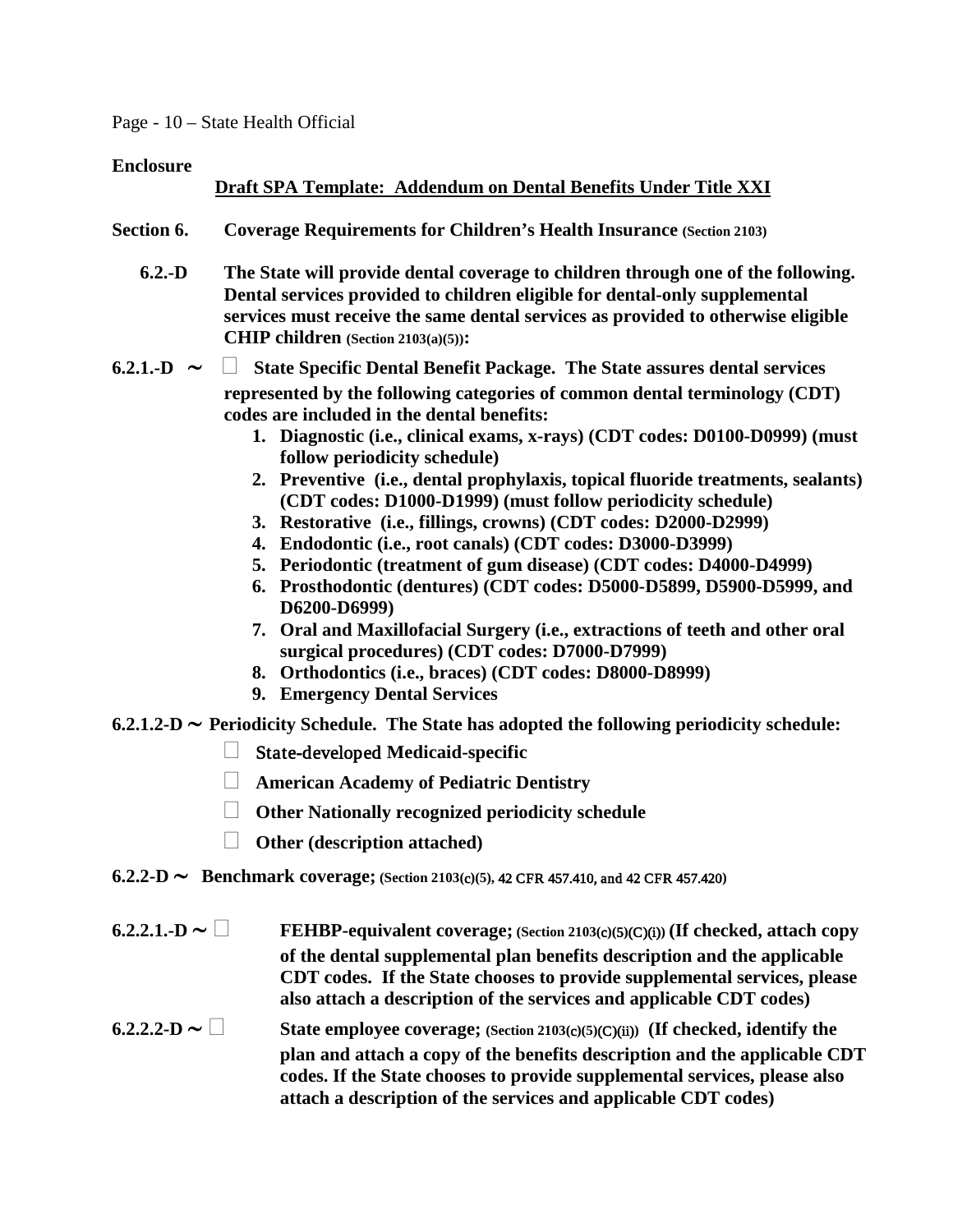#### Page - 11 – State Health Official

**6.2.2.3.-D** ∼ **HMO with largest insured commercial enrollment (Section 2103(**c**)(**5**)**(C)(iii)**) (If checked, identify the plan and attach a copy of the benefits description and the applicable CDT codes. If the State chooses to provide supplemental services, please also attach a description of the services and applicable CDT codes)**

**Section 10. Annual Reports and Evaluations**

**Section 10.3-D Specify that the State agrees to submit yearly the approved dental benefit package and to submit quarterly the required information on dental providers in the State to the Health Resources and Services Administration for posting on the Insure Kids Now! Website.** 

According to the Paperwork Reduction Act of 1995, no persons are required to respond to a collection of information unless it displays a valid OMB control number. The valid OMB control number for this information collection is 0938-XXXX. The time required to complete this information collection is estimated to average (30 hours) per response, including the time to review instructions, search existing data resources, gather the data needed, and complete and review the information collection. If you have comments concerning the accuracy of the time estimate(s) or suggestions for improving this form, please write to: CMS, 7500 Security Boulevard, Attn: PRA Reports Clearance Officer, Mail Stop C4-26-05, Baltimore, Maryland 21244-1850.

*Please note: this form has not been approved by OMB pursuant to the PRA and States are not obligated to use it.*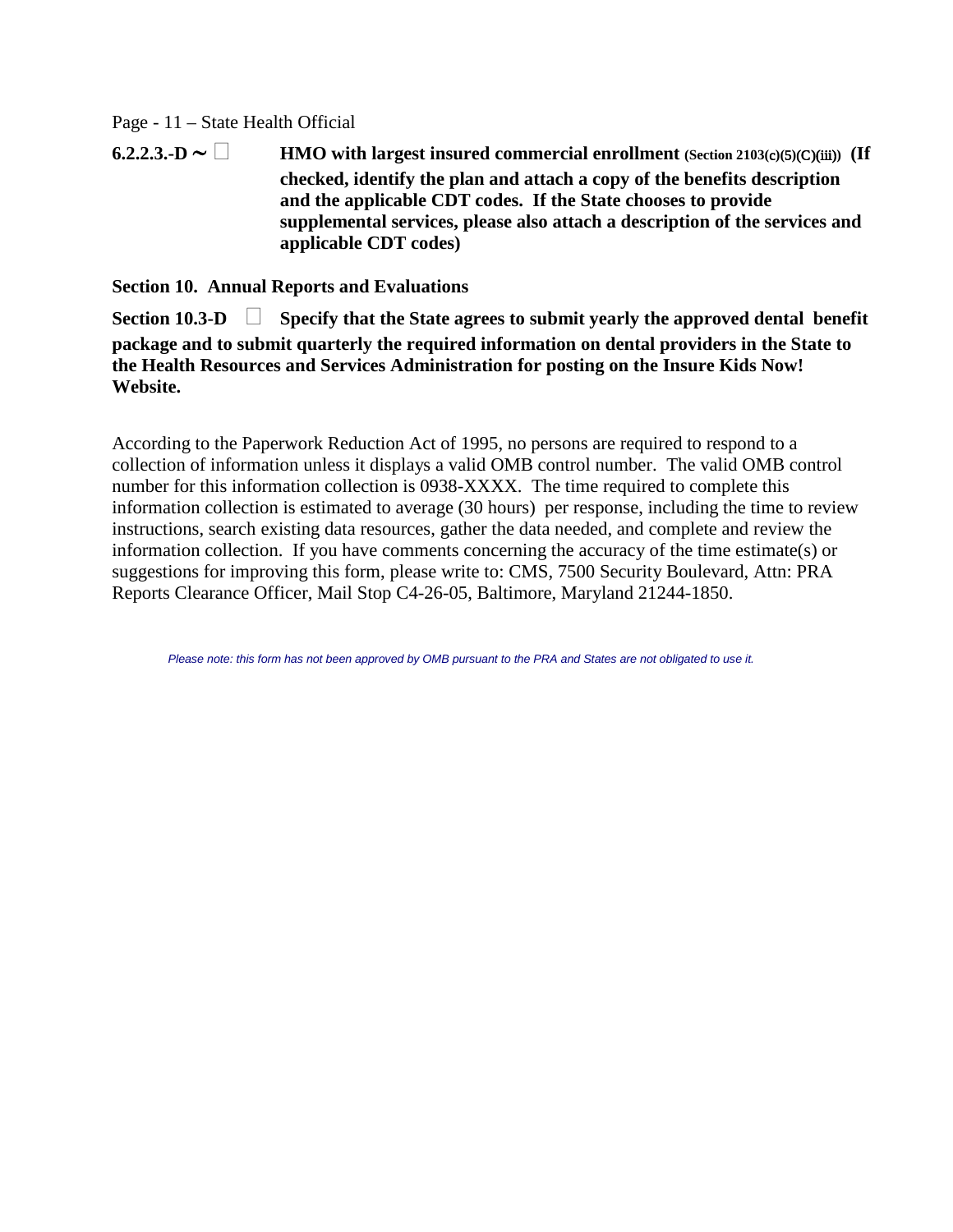Page - 12 – State Health Official

# **Draft SPA Template Addendum on Supplemental Dental Benefits Under Title XXI**

**Section 1. General Description and Purpose of the State Child Health Plans and State Child Health Plan Requirements (Section 2101)**

- **1.1-DS The State will provide dental-only supplemental coverage. Only States operating a separate SCHIP program are eligible for this option. States choosing this option must also complete sections 1.4-DS, 4.1-DS, 4.2-DS, 4.3.1, 6.2–DS, 8.2- DS, and 9.10.1-DS of this SPA template.**
- **1.4-DS For dental-only supplemental coverage, please provide the effective (date costs begin to be incurred) and implementation (date services begin to be provided) dates for this plan or plan amendment (42 CFR 457.65):**

**Effective date:**

**Implementation date:**

- **Section 4. Eligibility Standards and Methodology**. **(Section 2102(b))**
- **4.1-DS A child who is eligible to enroll in dental-only supplemental coverage, effective January 1, 2009. Eligibility is limited to only targeted low-income children who are otherwise eligible for CHIP but for the fact that they are enrolled in a group health plan or health insurance offered through an employer. The State's SCHIP plan income eligibility level must be at least 200 percent of the FPL as of January 1, 2009. All who meet the eligibility standards and apply for dental-only supplemental coverage shall be provided benefits. States choosing this option must report these children separately in SEDS.**
- **4.2-DS For dental-only supplemental coverage, the State assures that it has made the following findings with respect to the eligibility standards in its plan: (Section 2102)(b)(1)(B)) (42CFR 457.320(b))**
- **4.2.1-DS These standards do not discriminate on the basis of diagnosis.**
- **4.2.2-DS Within a defined group of covered targeted low-income children, these standards do not cover children of higher income families without covering children with a lower family income.**
- **4.2.3-DS These standards do not deny eligibility based on a child having a preexisting medical condition.**

4.3.1 Describe the State's policies governing enrollment caps and waiting lists (if any). **(Section 2106(b)(7)) (42 CFR 457.305(b))**